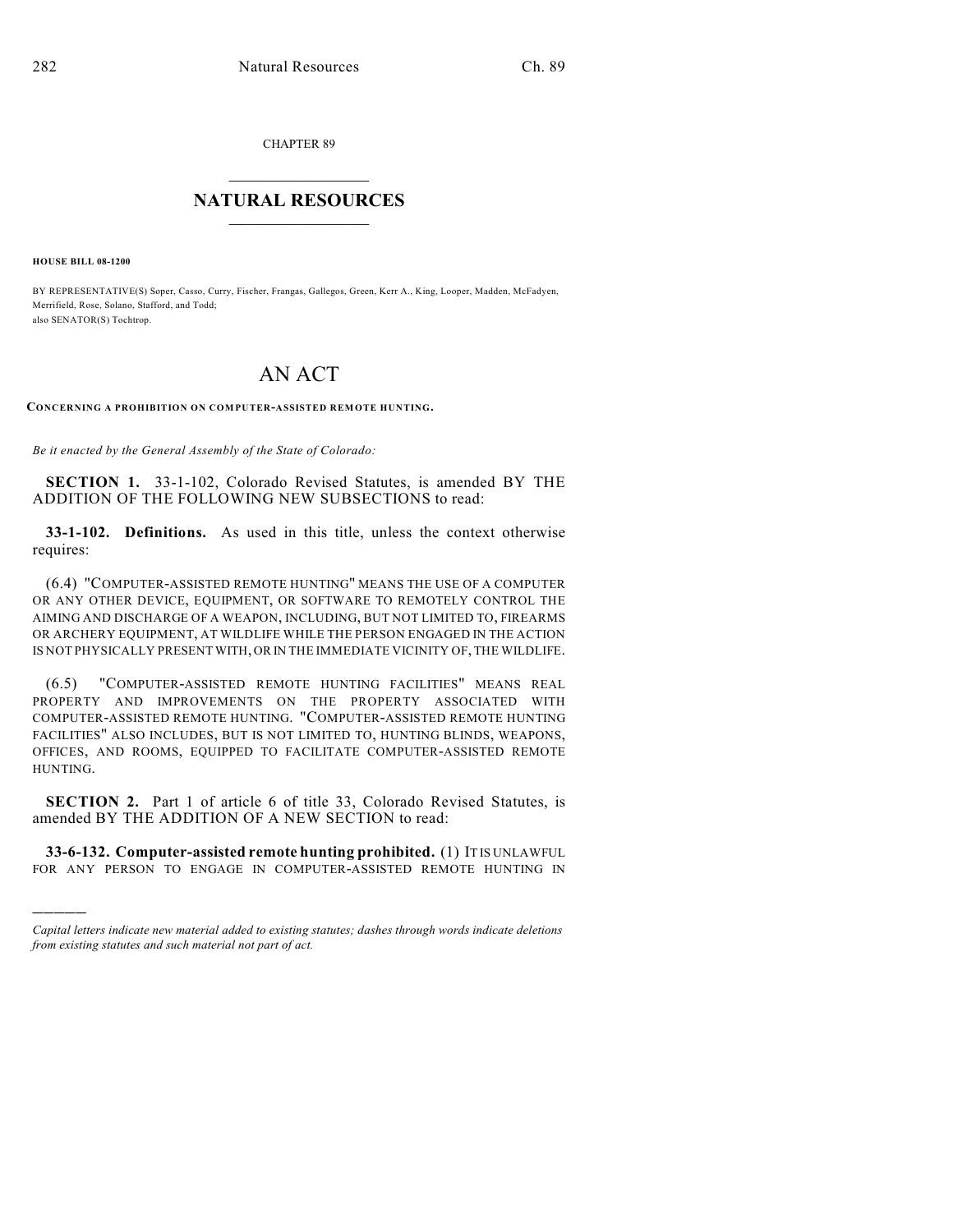## Ch. 89 Natural Resources 283

COLORADO. THIS SUBSECTION (1) SHALL APPLY IF EITHER THE WILDLIFE HUNTED OR ANY DEVICE, EQUIPMENT, OR SOFTWARE, INCLUDING, WITHOUT LIMITATION, THE PERSON'S OWN COMPUTER, USED TO REMOTELY CONTROL THE WEAPON IS LOCATED IN COLORADO.

(2) IT IS UNLAWFUL FOR ANY PERSON TO ESTABLISH OR OPERATE COMPUTER-ASSISTED REMOTE HUNTING FACILITIES IN COLORADO.

(3) ANY PERSON WHO VIOLATES THIS SECTION IS GUILTY OF A MISDEMEANOR AND, UPON CONVICTION THEREOF:

(a) FOR A FIRST OFFENSE, SHALL BE PUNISHED BY A FINE OF NOT LESS THAN ONE THOUSAND DOLLARS NOR MORE THAN TEN THOUSAND DOLLARS AND AN ASSESSMENT OF TWENTY LICENSE POINTS;

(b) FOR ANY SUBSEQUENT OFFENSES, SHALL BE PUNISHED BY A FINE OF NOT LESS THAN TEN THOUSAND DOLLARS NOR MORE THAN ONE HUNDRED THOUSAND DOLLARS OR BY IMPRISONMENT IN THE COUNTY JAIL FOR NOT MORE THAN ONE YEAR, OR BY BOTH SUCH FINE AND IMPRISONMENT. IN ADDITION TO IMPOSING SUCH PUNISHMENTS, THE COMMISSION MAY SUSPEND ANY WILDLIFE PRIVILEGES OF THE PERSON FOR A MINIMUM OF ONE YEAR TO A MAXIMUM OF A LIFETIME SUSPENSION.

(4) THIS SECTION SHALL NOT APPLY TO PERSONS WHO PROVIDE ONLY:

(a) GENERAL-PURPOSE EQUIPMENT, INCLUDING COMPUTERS, CAMERAS, AND FENCING AND BUILDING MATERIALS;

(b) GENERAL-PURPOSE COMPUTER SOFTWARE, INCLUDING OPERATING SYSTEMS AND COMMUNICATION PROGRAMS; OR

(c) GENERAL-PURPOSE TELECOMMUNICATIONS HARDWARE OR NETWORKING SERVICES FOR COMPUTERS, INCLUDING ADAPTERS, MODEMS, SERVERS, ROUTERS, AND OTHER FACILITIES ASSOCIATED WITH INTERNET ACCESS.

(5) NOTHING IN THIS SECTION SHALL PRECLUDE THE DIVISION OF WILDLIFE FROM ESTABLISHING A SPECIAL LICENSING PROGRAM FOR MOBILITY-IMPAIRED HUNTERS PURSUANT TO SECTION 33-4-119 AND RULES ADOPTED PURSUANT TO SECTION 33-4-119 OR FROM GRANTING REASONABLE ACCOMMODATIONS FOR PERSONS WITH DISABILITIES IN ACCORDANCE WITH THE FEDERAL "AMERICANS WITH DISABILITIES ACT OF 1990", 42 U.S.C. SEC. 12101 ET SEQ.

**SECTION 3. Effective date - applicability.** (1) This act shall take effect at 12:01 a.m. on the day following the expiration of the ninety-day period after final adjournment of the general assembly that is allowed for submitting a referendum petition pursuant to article V, section 1 (3) of the state constitution, (August 6, 2008, if adjournment sine die is on May 7, 2008); except that, if a referendum petition is filed against this act or an item, section, or part of this act within such period, then the act, item, section, or part, if approved by the people, shall take effect on the date of the official declaration of the vote thereon by proclamation of the governor.